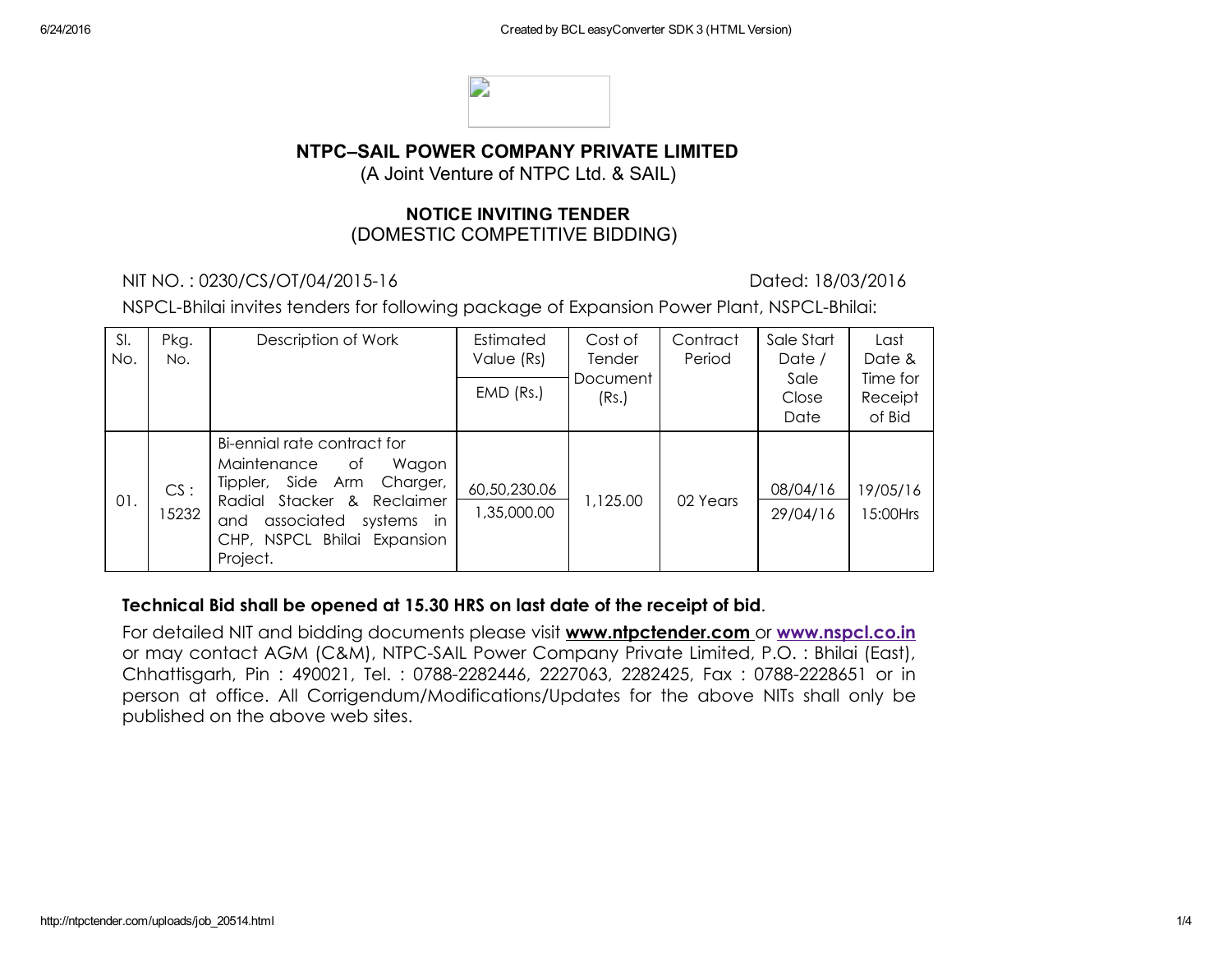## QUALIFYING REQUIREMENT

- 1. Bi-ennial rate contract for Maintenance of Wagon Tippler, Side Arm Charger, Radial Stacker & Reclaimer and associated systems in CHP, NSPCL Bhilai Expansion Project.
	- 1. The agency s hould have valid P. Fregist ration number.
	- 2. The bi dder shoul d have an average annual tur nover during the last 3 years endi ng 31 st Mar ch of the previ ous fi nanc ial year, not less than Rs . 38.4 8 La khs .
	- 3. The Bidder s houl d have executed wor k of Mec hanic al Maintenance in CHP of power plant of mi ni mum 200 MW capac ity duri ng las t seven years , ending l as t day of the month previ ous to the one in whic h bids are invited of the foll owi ng v al ue :-
		- Singl e O rder having a v alue not less than Rs . 61.58 Lakh . OR
			-
		- Two Or der s havi ng a val ue not l es s than Rs . 38.49 Lakh eac h. OR
		- Three Or der s having a val ue not less than Rs . 30.79 L akh eac h.

Note: T he va lues in Sl. No. 3 sha ll b e considered inclusiv e of tax es .